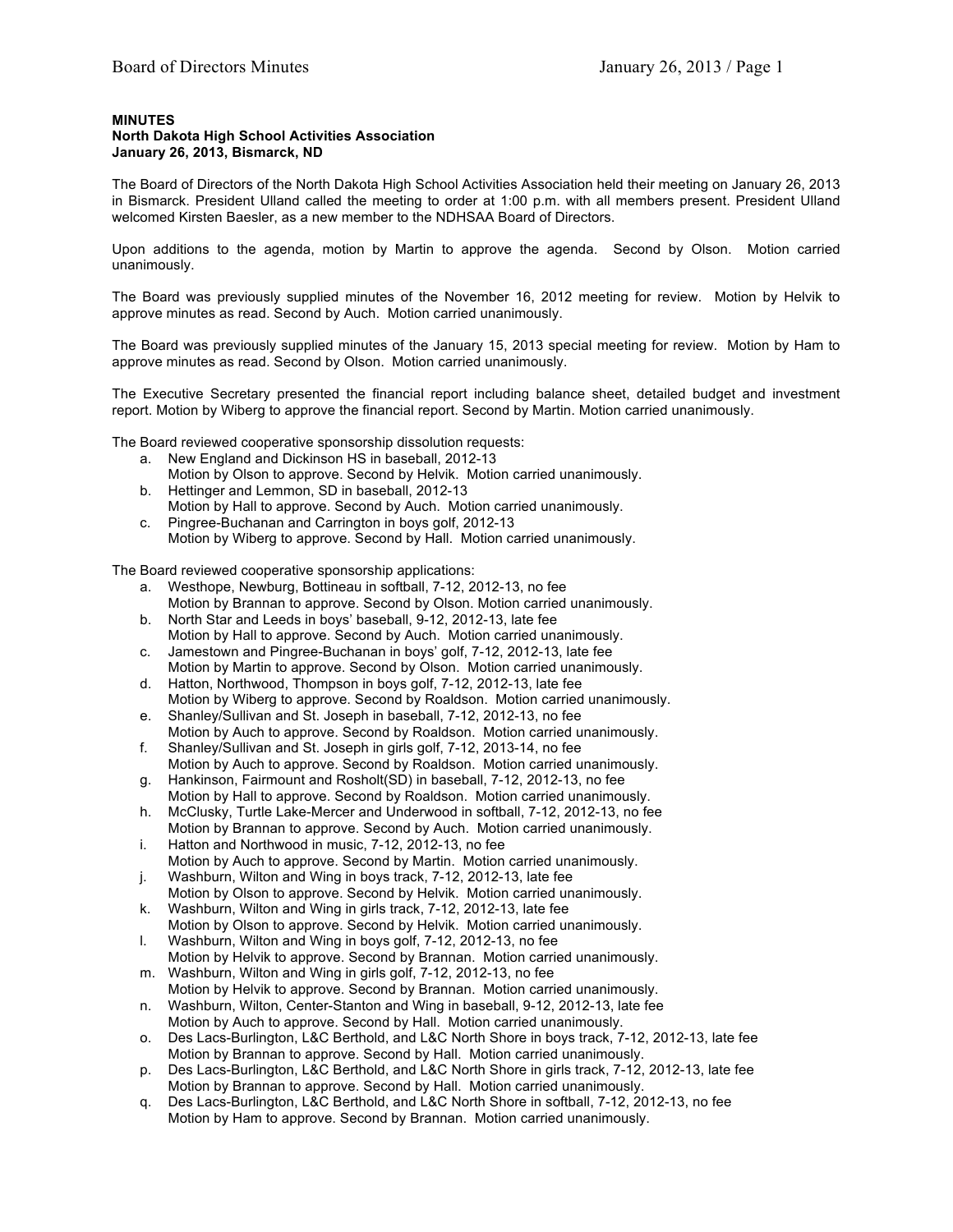- r. Goodrich and McClusky in instrumental music, 7-12, 2012-13, no fee Motion by Brannan to approve. Second by Helvik. Motion carried unanimously.
- s. Hettinger, Scranton, Mott-Regent and New England in baseball, 7-12, 2012-13, late fee Motion by Helvik to approve. Second by Auch. Motion carried unanimously.
- t. Grand Forks Public Valley Middle School and Manvel in girls' basketball, 7-8, 2013-14, no fee Motion by Olson to approve. Second by Roaldson. Motion carried unanimously.

President Ulland informed the Board of penalties assessed by the Executive Board against a member school for a violation. Fargo North used an ineligible boys' basketball player this season. The family did not move lock stock and barrel. The school had played 5 games of which one was won and four were lost. As penalty, five games were forfeited. The student must sit out another 5 games after the family moves to Fargo and verified by Fargo North administration. This information was relayed to Fargo Public Schools and the situation has been remedied.

The Region 3 request for an experimental region tournament proposal tabled and directed to the Board Tournament Committee from the November meeting was discussed. Steve Hall, Tournament Committee Chair indicated the committee discussed the request and the committee recommendation was to deny Region 3's request for a 6-team region tournament. The Tournament Committee felt an 8-team single elimination tournament should be standard. Each district could determine which 8-teams would be representatives for region tournaments. Also discussed was the overall future of district tournaments. We may not have the same as we do now in the future. The committee's recommendation would be to deny the request from Region 3 and recommend the creation of region guidelines.

• Motion by Olson to deny the Region 3 request for an experimental region tournament. Second by Hall. Motion carried unanimously.

• Motion by Hall to create guidelines for all region tournament proposals to an 8 team, bracketed, single elimination tournament format. Second by Olson.

• Motion amended by Wiberg to create guidelines for all region tournament proposals to a bracketed, single elimination tournament with a minimum 8 team format for Class B basketball and volleyball. Second by Brannan. Amendment to the motion carried unanimously. Roll call vote was taken on amended motion. Roaldson – yes, Martin – yes, Baesler – yes, Ham – yes, Hall – yes, Brannan – yes, Olson – yes, Wiberg – yes, Auch – yes, Helvik– yes, Ulland – yes. Motion carried unanimously.

Larry Helvik, Media Committee Chair, provided an update of committee work to the Board. November 29<sup>th</sup> the media committee had a conference call to discuss the possibility of hiring Stu Schwartz as a media consultant for NDHSAA. Schwartz requested a minimum fee of \$6,000 per year for 3 years. The committee recommended not to hire Schwartz as a media consultant. Chuck Schmidt, a staff member from the Arizona Interscholastic Association has been invited to North Dakota to share what Arizona is doing with webcasting. Chuck will be in Valley City on February 20, 2013 to address the Media Committee and available Board members. He will discuss what Arizona's program and advise NDHSAA future television and webcasting options. A meeting time was set for 10:00 am on February 20, 2013.

Sylling discussed television bid specifications for Board consideration. The specifications maintain exclusivity on all televised games. Games not televised would be under the control of NDHSAA. Webcasting is not included in the proposed contract.

The television contract time line is as follows: Specifications finalized by January 26, 2013 Request for Proposal to be sent February 1, 2013 Bids due March 12, 2013 Bids opened and awarded at the March meeting.

Motion by Hall to approve media committee report. Second by Brannan. Motion carried unanimously.

Class A Review Committee members: West, Jim Roaldson, Jamestown and Jeff Dornfeld, Williston, East, Randy Nelson, Shanley and Todd Olson, Fargo, NDHSAA Board Representative, Scott Ulland, May-Port/CG and Executive Secretary Sylling met on January 16, 2013 via conference call.

The following recommendations were made.

- 1. Discussion regarding moving state gymnastics to the first weekend in March beginning in 2013-14.
- Table until spring and give the gymnastics community an opportunity to respond.

2. Discussion regarding elimination of the less than 50 rule.

 Support a rule change which would allow junior high students to move up and down competition levels regardless of school size. The committee felt the less than 50 rule should still apply to the use of sixth graders.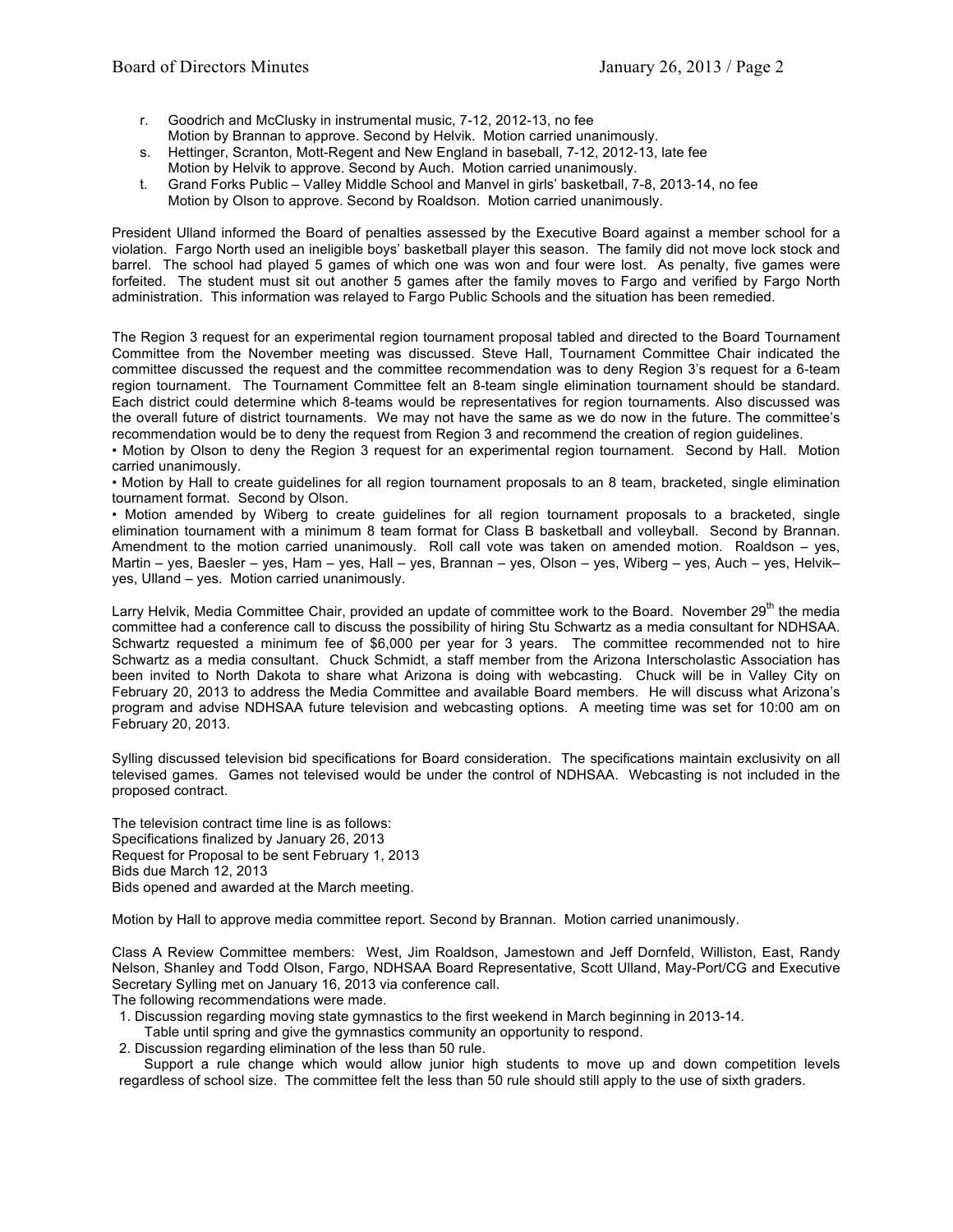Steve Hall, Committee Chair, provided a Constitution & By-Laws Committee report regarding amending the less than 50 rule for junior high students competing on high school teams. At a previous board meeting the staff was directed to come back to the Board with a change in wording of the areas of the Constitution & By-Laws that refer to the 50 rule. After discussing the issue with Class A Review and NDIAAA, the following suggestions were made. Approval for changes below will be requested in March with the interpretation changes to be in effect beginning in 2013-2014.

# **PART TWO - ARTICLE XIV- RULES OF ELIGIBILITY - INTERPRETATIONS - SECTION II (Page 23 of Part II-Q: 2 & 4)**

2. Q: May a student play on the high school team if he/she is in the seventh or eighth grade?

A: This is possible under this rule but the assumption is that the practice of playing seventh or eight graders will be limited to the small school where available participant numbers may be limited. In schools maintaining grades 7-8- 9 as a unit, competition in those grades between other Junior Highs within the city and nearby area is recommended, rather than encouraging children at the Junior High School level to seek membership on the regular high school team. In the event 7th and 8th grade students are placed on a ninth grade team that has been declared a high school team, they will remain eligible for junior high competition. Should a 7th or 8th grader be placed on a team consisting of tenth graders or higher, they will no longer be eligible for junior high competition. However, such students are eligible for participation on the high school team, but if once elevated to a high school team are no longer eligible for the junior high team in that sport during that sport season. NOTE: The exception to this rule is in the sports of track, cross-country, golf and wrestling for all schools as well as in all sports for schools with a combined enrollment of less than 50 in the 7th and 8th grade. (Board approved June 2004)

The total enrollment count must take place at the beginning of each season in which this rule is applied.

If a junior high student is elevated and participates in high school competition they shall be able to move back to junior high competition.

Care should be exercised that dual participation on two school teams does not result in "over" participation. Individual and team limits as spelled out in sport/activity regulations shall be administered. School administrators and coaches who permit this dual **participation** membership must assume the responsibility of preventing over-participation.

4. Q: Are there any conditions under which a fifth or sixth grader may be a member of a high school team?

A: No, not under the present rules and regulations. However, it is possible for him/her to be a member of a junior high team if the enrollment in grades 7 and 8 is less than  $50$  is not over fifty ( $50$ ) with the exception of football and wrestling.

The total enrollment count must take place at the beginning of each season in which this rule is applied.

#### **PART FIVE - JUNIOR HIGH AND SEVENTH AND EIGHTH GRADE BY-LAWS – ARTICLE III: GENERAL REGULATIONS - OTHER REGULATIONS** (Page 3 of Part V-Other Regulations: Guidelines for Jr High Competition) **General Statement:**

In the junior high school if the 9th graders are kept separate for competition and teams are composed strictly of 9th graders, the regulations for each sport are exactly the same as they are for high school teams. Whenever a team is composed of students from grades 7-8-9, 8-9, 7-8, or 7-9 these teams are limited to regulations pertaining to junior high school teams.

## **GUIDELINES FOR JUNIOR HIGH COMPETITION**

1. Member schools with teams in both junior and senior high school may select pupils in grades 7, 8 or 9 for either junior high teams or as members of high school teams.

1.2. Seventh and eighth grade students who participate on a ninth grade team declared for high school status may still be eligible for 7th or 8th grade competition. If a junior high student is elevated and participates in high school competition they shall be able to move back to junior high competition.

2.3. A team made up of a combination of 7th and 8th grade students is considered a junior high team and is subject to those limitations as outlined in the By-Laws. Seventh and eighth grade students elevated to teams consisting of any grades 10 through 12 are no longer eligible for junior high competition. Seventh and eighth grade students may be "moved up" to a high school team.

 $3.4$ . A ninth grade team may be declared for junior high status or high school status and that team must maintain that status the entire season. Ninth grade teams choosing high school status must be comprised of at least 50% ninth grade students.

5. A combination junior high team (8 and 9 or 7, 8 and 9) may compete against a ninth grade team if such combination team has been designated as a high school team. Reference Section XIII

6. Ninth grade teams that have declared high school status MUST follow high school limitations. They must be designated as a high school team when the season begins so it is clear they cannot compete against teams with junior high status.

4.7. If a combination team (8 and 9 or 7, 8 and 9) has less than 50% ninth grade students, that team cannot declare high school status and must follow junior high limitations.

5.8. All Jr. High seasons shall be no longer than the high school season in that sport. No Jr. High participant may participate in a total number of consecutive weeks in excess of the number of weeks established for the high school season.

9. The total enrollment count applicable to 50 or less enrollment regulations must take place at the beginning of each season in which this rule applies.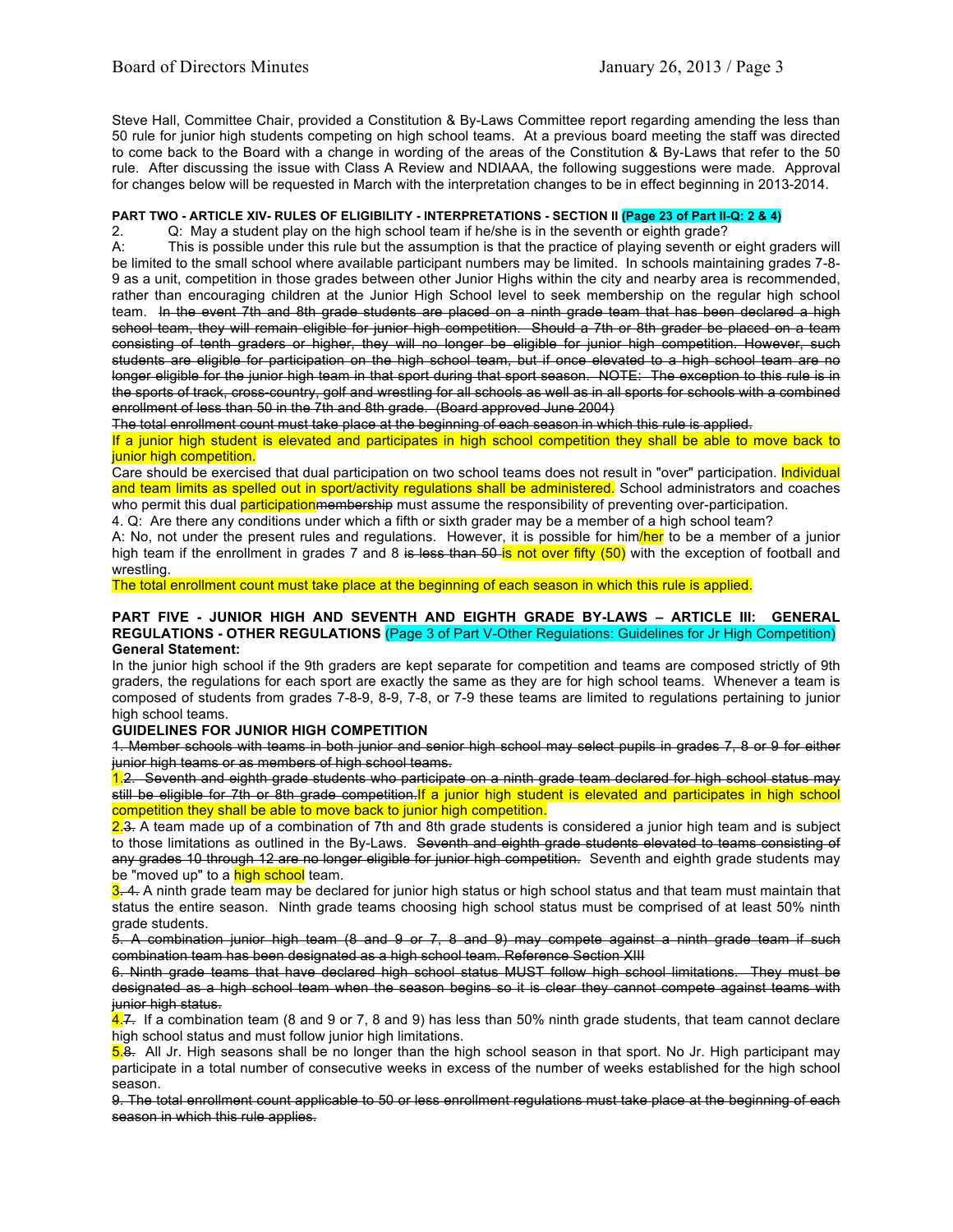A By-Law reformat was proposed as per our Strategic Plan. A draft was given to the Constitution & By-Laws Committee. A draft will be sent to all board members.

Legal opinion from Gary Thune was shared on participation of home school students.

Baesler shared a letter from an attorney in the Washington DC area indicating his opinion home school students have every right to open enroll in any district of their choice. The opinion was supported by the North Dakota Attorney General's ND DPI representative. Open enrollment may or may not be accepted by the open enroll school.

Motion by Helvik to approve Constitution & By-Laws Committee report. Second by Roaldson. Motion carried unanimously.

Steve Hall, Committee Chair of Combined Tournament Committee, reported the committee met December 5<sup>th</sup> in Carrington to discuss the following recommendations:

- 1. Recommend approval of request by the Ralph Engelstad Arena to move state hockey to Grand Forks in 2013-14 and Fargo in 2014-15 due to a scheduling conflict at the Ralph Engelstad Arena. Motion by Hall to approve change. Second by Olson. Motion carried unanimously.
- 2. Recommend changing the state site for girls' tennis from Minot to Grand Forks in 2012-13 and from Grand Forks to Minot in 2013-14 due to court conditions in Minot.
- Motion by Hall to approve change. Second by Helvik. Motion carried unanimously.
- 3. \* Recommend approval of Class B golf sites and other state tournament sites through 2019-20.
- 4. Recommend the Board to review/reconsider Minot as the host of the State A Basketball Tournament in 2013-14. Pat McNally, AD Minot Public Schools, Rick Hedberg, Minot State University and Wendy Howe Minot CVB were present to speak on behalf of the site and answer questions. Tournament will be held at Minot State University and Minot Auditorium. Shuttle busses between the venues will be provided. Motel rooms have been reserved. Nine new hotels have been opened within the last year and occupancy rates are down in Minot. Wendy Howe, Minot CVB stated the average rate of hotel rooms in Minot in December was \$117 with 51% occupancy.

**\*Site Rotation Grid as approved on following page.**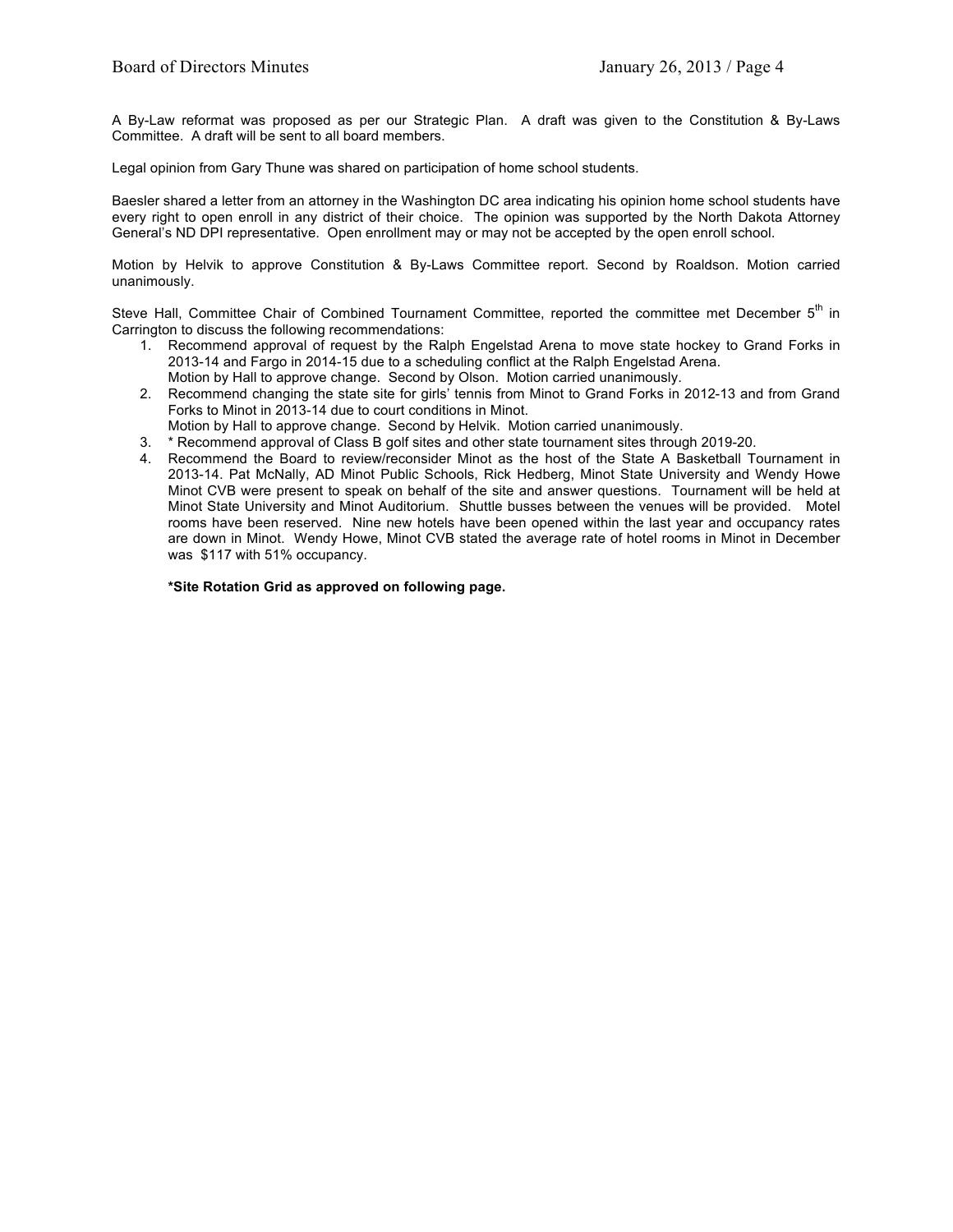| <b>NHDSAA</b>                                                                              | Approved           | Approved           | Approved                 | Approved        | Approved        | Approved           | <b>Approved</b>          | Approved       |
|--------------------------------------------------------------------------------------------|--------------------|--------------------|--------------------------|-----------------|-----------------|--------------------|--------------------------|----------------|
| <b>Activity</b>                                                                            | 2012-13            | 2013-14            | 2014-15                  | 2015-16         | 2016-17         | 2017-18            | 2018-19                  | 2019-20        |
| "A"<br>Girls                                                                               |                    | Grand              |                          |                 |                 | Grand              |                          |                |
| Golf                                                                                       | Mandan             | Forks              | Jamestown                | Fargo           | Mandan          | Forks              | Jamestown                | Wahpeton       |
| <b>Boys</b>                                                                                |                    |                    |                          | Grand           |                 |                    |                          | Grand          |
| Tennis<br><b>Boys</b>                                                                      | <b>Bismarck</b>    | Fargo              | <b>Bismarck</b><br>Grand | Forks           | <b>Bismarck</b> | Fargo              | <b>Bismarck</b><br>Grand | Forks          |
| <b>Soccer</b>                                                                              | Fargo              | Jamestown          | Forks                    | Mandan          | Fargo           | Jamestown          | Forks                    | Mandan         |
| Cross                                                                                      |                    |                    |                          | Grand           |                 |                    |                          |                |
| Country                                                                                    | Dickinson          | <b>Valley City</b> | Minot                    | Forks           | Jamestown       | <b>Valley City</b> | <b>Bismarck</b>          | Fargo          |
| Girls                                                                                      | <b>Bismarck</b>    | Grand<br>Forks     | Mandan                   |                 | Grand<br>Forks  | Mandan             | <b>Bismarck</b>          | Grand<br>Forks |
| Swimming                                                                                   | Grand              |                    | Grand                    | <b>Bismarck</b> | Grand           |                    | Grand                    |                |
| Football                                                                                   | Forks              | Fargo              | Forks                    | Fargo           | Forks           | Fargo              | Forks                    | Fargo          |
|                                                                                            |                    |                    |                          |                 |                 |                    |                          |                |
| Volleyball                                                                                 | Minot              | Minot              | Minot                    | Minot           | Fargo           | Minot              | Minot                    | Minot          |
| Wrestling                                                                                  | Fargo              | <b>Bismarck</b>    | Fargo                    | Fargo           | Fargo           | Fargo              | Fargo                    | Fargo          |
| Gymnastics                                                                                 | <b>Valley City</b> | Minot              | Jamestown                | Jamestown       | Dickinson       | Jamestown          | Jamestown                | Jamestown      |
| &<br><b>Boys</b>                                                                           |                    |                    |                          |                 |                 |                    |                          |                |
| Girls<br>Hockey                                                                            | Grand<br>Forks     | Grand<br>Forks     |                          | Grand<br>Forks  | Grand<br>Forks  | Grand<br>Forks     | Grand<br>Forks           | <b>TBA</b>     |
| "В"<br><b>Boys</b>                                                                         |                    | Grand              | Fargo                    | Grand           |                 | Grand              |                          | Grand          |
| <b>Basketball</b>                                                                          | Minot              | Forks              | Minot                    | Forks           | Minot           | Forks              | Minot                    | Forks          |
| <b>Boys</b>                                                                                |                    | Grand              |                          |                 | Grand           |                    |                          | Grand          |
| Swimming                                                                                   | * Bismarck         | Forks              | * Mandan                 | <b>Bismarck</b> | Forks           | Mandan             | <b>Bismarck</b>          | Forks          |
| "A" G & B<br><b>Basketball</b>                                                             | <b>Bismarck</b>    | Minot              | Fargo                    | <b>Bismarck</b> | <b>Bismarck</b> | <b>Bismarck</b>    | <b>Bismarck</b>          | Fargo          |
| "В"<br>Girls                                                                               |                    |                    |                          |                 |                 |                    |                          |                |
| <b>Basketball</b>                                                                          | Fargo              | Fargo              | <b>Bismarck</b>          | Minot           | Fargo           | Minot              | Fargo                    | Bismarck       |
| Girls<br>Tennis                                                                            | Grand<br>Forks     | Minot              | Minot                    | Fargo           | Minot           | Grand<br>Forks     | Minot                    | Fargo          |
|                                                                                            |                    |                    |                          |                 |                 |                    |                          |                |
| Track                                                                                      | <b>Bismarck</b>    | <b>Bismarck</b>    | <b>Bismarck</b>          | <b>Bismarck</b> | <b>Bismarck</b> | <b>Bismarck</b>    | <b>Bismarck</b>          | Bismarck       |
| "B" Golf                                                                                   | <b>Bismarck</b>    | Fargo              | Jamestown                | Carrington      | Mandan          | Fargo              | Jamestown                | Carrington     |
|                                                                                            | Mandan             | Oxbow              | Carrington               | Jamestown       | <b>Bismarck</b> | Oxbow              | Carrington               | Jamestown      |
| "B"<br><b>Baseball</b>                                                                     | Mandan             | Jamestown          | Mandan                   | Fargo           | Jamestown       | Mandan             | Fargo                    | Jamestown      |
| "A"                                                                                        |                    |                    |                          |                 |                 |                    |                          |                |
| Baseball                                                                                   | Jamestown          | Mandan             | Fargo                    | Jamestown       | Mandan          | Fargo              | Jamestown                | Mandan         |
|                                                                                            | West               |                    |                          | Grand           | West            |                    |                          | West           |
| Softball<br>Girls                                                                          | Fargo              | Minot<br>Grand     | Dickinson                | Forks           | Fargo           | Jamestown          | Minot                    | Fargo<br>Grand |
| <b>Soccer</b>                                                                              | Fargo              | Forks              | Jamestown                | Mandan          | Fargo           | <b>Bismarck</b>    | Jamestown                | Forks          |
| "A"<br>Boys                                                                                | Grand              |                    |                          |                 | Grand           |                    |                          |                |
| Golf                                                                                       | Forks              | Jamestown          | Fargo                    | Minot           | Forks           | Dickinson          | Fargo                    | Mandan         |
| Proposed changes in sites and new<br>recommended sites are in <b>BOLD</b>                  |                    |                    |                          |                 |                 |                    |                          |                |
| * A boys golf and boys swimming changes made April<br>2011                                 |                    |                    |                          |                 |                 |                    |                          |                |
| * August 31, 2011 Cross Country site changed - September 30, 2011 State VB site<br>changed |                    |                    |                          |                 |                 |                    |                          |                |
| ** 12/15/11 Boys' Swimming 2011/12 site change - Boys' A Golf 2011/12site change           |                    |                    |                          |                 |                 |                    |                          |                |
| April 2012 approved gymnastics change from Jamestown to Dickinson                          |                    |                    |                          |                 |                 |                    |                          |                |

Motion by Wiberg to approve proposed calendar changes and sites for 2019-20. Second by Brannan. Motion carried unanimously.

Committee also discussed available venues. Coaches would like to have Bismarck as the permanent site for swimming and Grand Forks as a permanent site for tennis.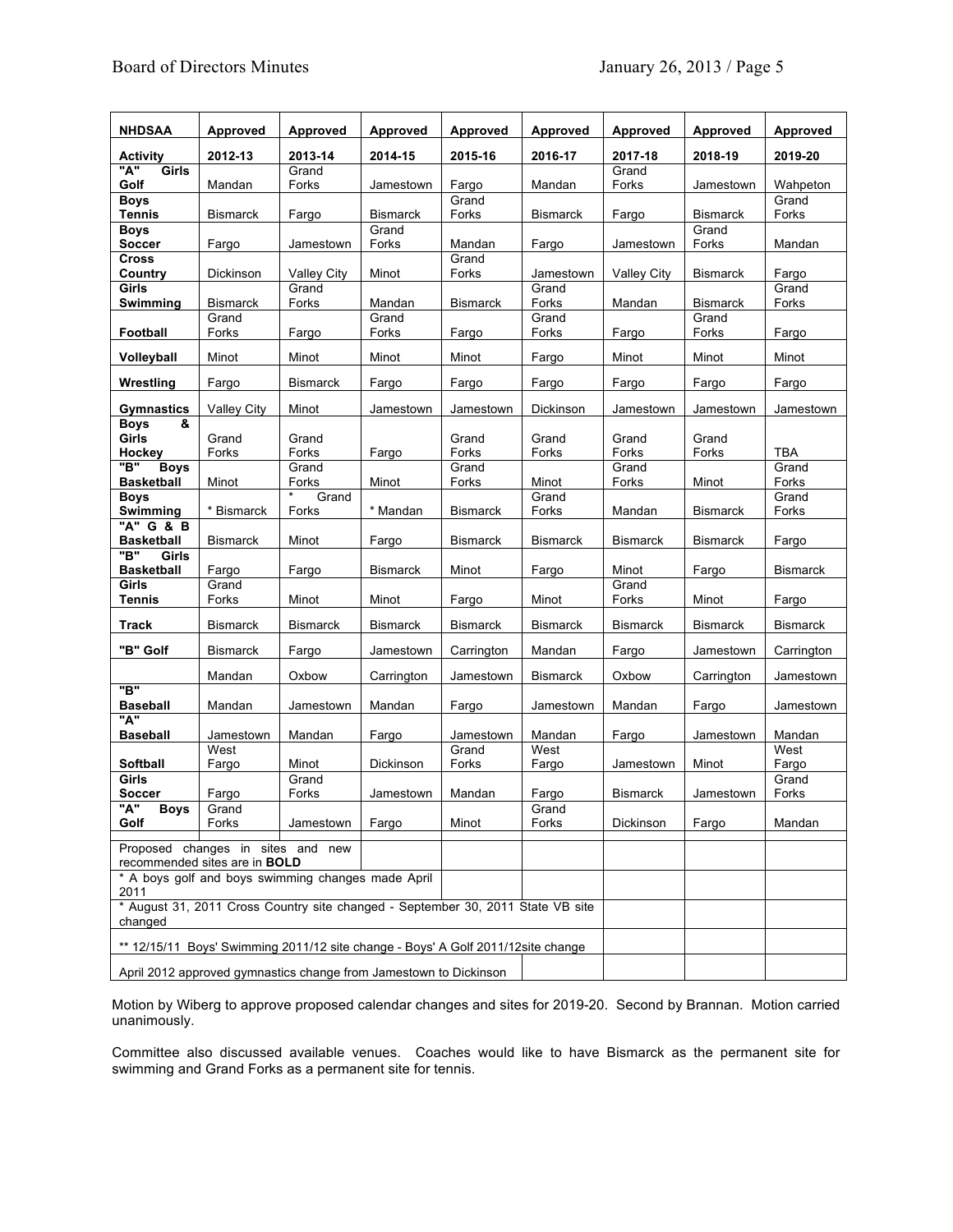Steve Brannan, Fine Arts Committee Chair provided a report to the Board:

- 1. Change of NFL Speech & Debate competition dates received support of state personnel but not approved by national. NFL dates will be before the NDHSAA Class B State Speech Meet.
- 2. Dickinson State University and Minot State Speech invitational tournaments were discussed. This does not appear to be a recruitment issue. Recommend allowing both to continue their invitational tournaments.
- 3. Discussed Fine Arts judge certification. A letter of reprimand will be sent to each offending school.

Motion by Helvik to approve the fine arts committee report. Second by Roaldson. Motion carried unanimously.

Devils Lake requested Board permission for Devils Lake High School JV boys' basketball team to play one day prior to the first allowable competition date to allow Devils Lake to be included in the Ramsey County Tournament. The nine day practice rule remains in effect.

Motion by Roaldson to approve request. Second by Olson. Motion carried unanimously.

Kirsten Baesler provided a Canvassing Committee Report of the election vote for the two seats that will become open.

- 1. Riley Mattson, South Heart 61 votes and Brad Rinas, Washburn 80 votes for the SW Representative position
- 2. Jason Schwabe, Thompson, 53 votes and Todd Bertsch, Fargo 67 votes for the ND Association of Secondary Principal position

Motion by Roaldson to accept the canvassing report. Second by Hall. Motion carried unanimously.

Larry Helvik, Realignment Committee Chair recommended Board approval of Class B baseball region assignments for 2013 and 2014.

| <b>Region 1</b>             | <b>Region 2</b>          | <b>Region 3</b>                  | <b>Region 4</b>                |
|-----------------------------|--------------------------|----------------------------------|--------------------------------|
| <b>Central Cass</b>         | Hillsboro/Central Valley | Carrington                       | Cavalier                       |
| Enderlin/Maple Valley       | Finley-Sharon/Hope-Page  | <b>Central Prairie</b>           | Grafton                        |
| Hankinson/Fairmount/Rosholt | Hatton/Northwood         | Dakota Prairie                   | Langdon/Munich                 |
| Kindred/Richland            | Larimore                 | Lakota/Adams-Edmore              | Minto/Midway                   |
| LaMoure/Litchville-Marion   | May-Port-CG              | Midkota                          | North Border                   |
| <b>Northern Cass</b>        | Thompson                 | New Rockford-Sheyenne            | Park River/Fordville-Lankin    |
|                             |                          |                                  | St. Thomas/Drayton/Valley-     |
|                             |                          |                                  | Edinburg                       |
| <b>Region 5</b>             | Region 6                 | <b>Region 7</b>                  | <b>Region 8</b>                |
| <b>Bottineau</b>            | Bishop Ryan              | Des Lacs-Burlington              | Beulah                         |
| Dunseith                    | Central McLean           | Lewis & Clark                    | Hazen                          |
| Harvey/Wells County         | Garrison/Max             | MLS-Mohall/Glenburn              | Hettinger/Scranton/Mott-       |
|                             |                          |                                  | Regent/New England             |
| North Star                  | Sawyer                   | New Town                         | Kidder County                  |
| Rolette/Wolford/Rolla       | Surrey                   | <b>Trinity Christian/Trenton</b> | Shiloh Christian               |
| Rugby                       | Velva/Drake-Anamoose     | <b>Watford City</b>              | Washburn/Wilton/Center-Stanton |

Motion by Olson. Second by Martin. Motion carried unanimously.

Kirk Ham, Finance Committee Chair, provided the Board with recommendations for 2013-14 staff salaries to include a 4% raise for professional staff, a \$.70/hour increase for Sue Carlsrud & Patty Bass and an \$.80/hour increase for Sharon Prosby for a total cost of approximately \$23,000. Also discussed was the current pension plan. Staff is exploring options for retirement programs and will bring any future recommendations to the Board. Motion by Martin with second from Helvik to approve the Finance Committee report. Motion carried unanimously.

Proposed legislation was discussed. Specifically discussed was legislation concerning a change in the concussion legislation and the start of the school year. The agenda for the General Assembly, which will meet on Monday, January 28, 2013, was also discussed. Mandi Egeland, NDHSAA/Farmers Union Insurance Distinguished Student will not be able to be in attendance due to an illness. Kirsten Baesler will provide a report of the Canvassing Committee. There will be a special presentation for Dr. Wayne Sanstead for his retirement from the NDHSAA Board